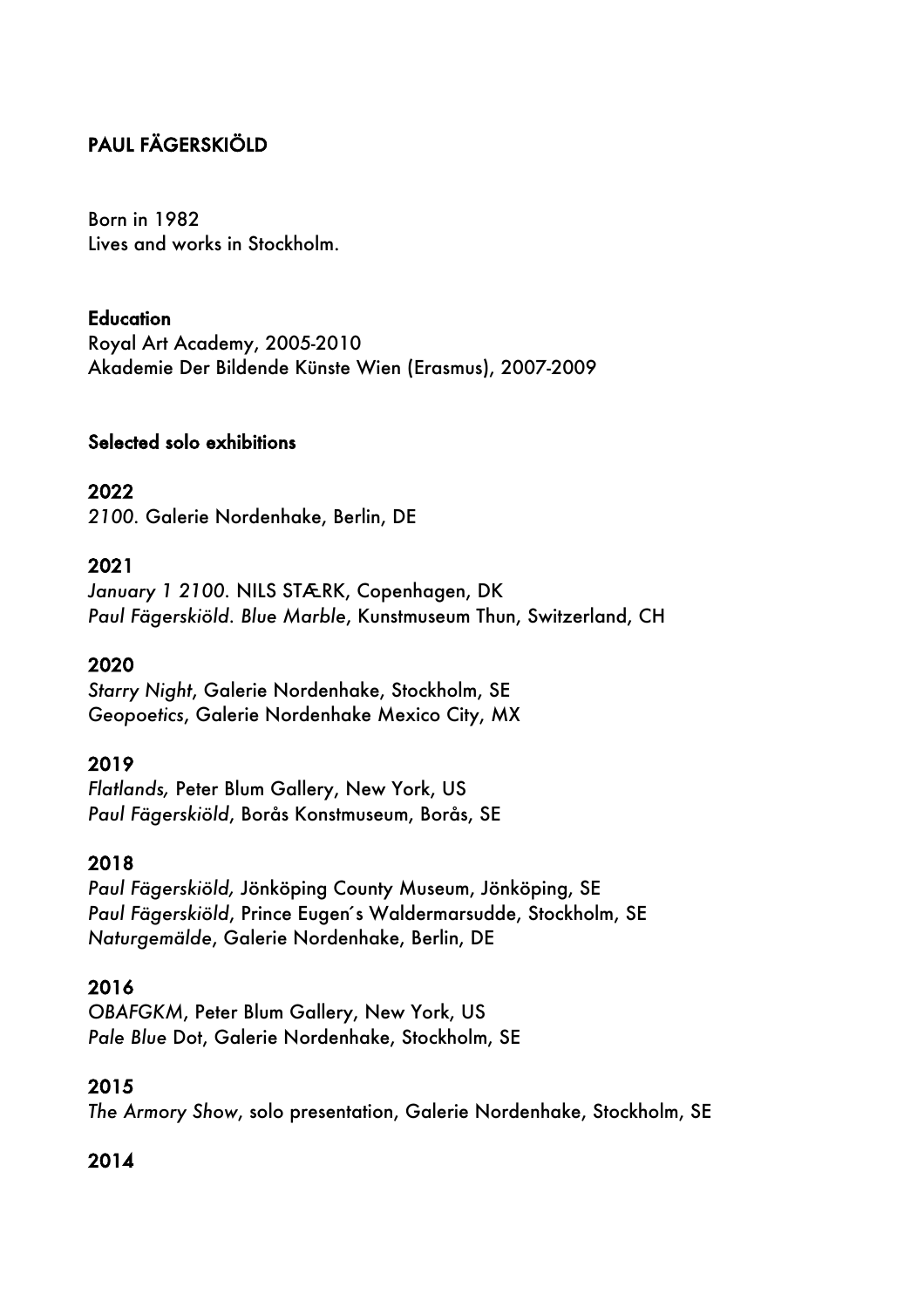Andersen Contemporary, Copenhagen, DK *Silent Spring*, Galerie Nordenhake, Berlin, DE

## 2013

PRISM, Los Angeles, US Fredrik Roos Stipendium, Moderna Museet Malmö, Malmö, SE

## 2012

*New Painting*, Galerie Nordenhake, Stockholm, SE Market art fair, solo presentation, Galerie Nordenhake, Stockholm, SE

## 2011

*W.I.P (Work In Progress)*, Galleri Magnus Åklundh, Malmö, SE

## 2010

*Possible Body*, Galleri Mejan, Stockholm Examensutställning, Konstakademien, Stockholm, SE Maria Bonnier Dahlins Award, Bonniers Konsthall, Stockholm, SE

#### Selected group exhibitions

## 2020

*The Trees, Light Green*, Bonniers Konsthall, Stockholm, SE

## 2018

*Lush Strokes, Phantom Forms,* curated by Pujan Gandhi, Galerie Isa, Mumbai, IN *After Finitude, A selection by Elena Damiani*, Galerie Nordenhake, Mexico City, MX

## 2017

*News at Last,* Andersens Contemporary, Copenhagen, DK *My Abstract World,* me Collectors Room Berlin / Olbricht Foundation, Berlin, DE

## 2016

*Prefer Life,* Reydan Weiss Collection, Weserburg, Museum of Modern Art, Bremen, DE *Collected Works! 30 years with the Maria Bonnier Dahlin Foundation*, Bonniers Konsthall, Stockholm, SE *Swedish Art: Now!,* Sven-Harry's art museum, Stockholm, SE *Escaping Space*, Fullersta gård, Huddinge, SE

# 2015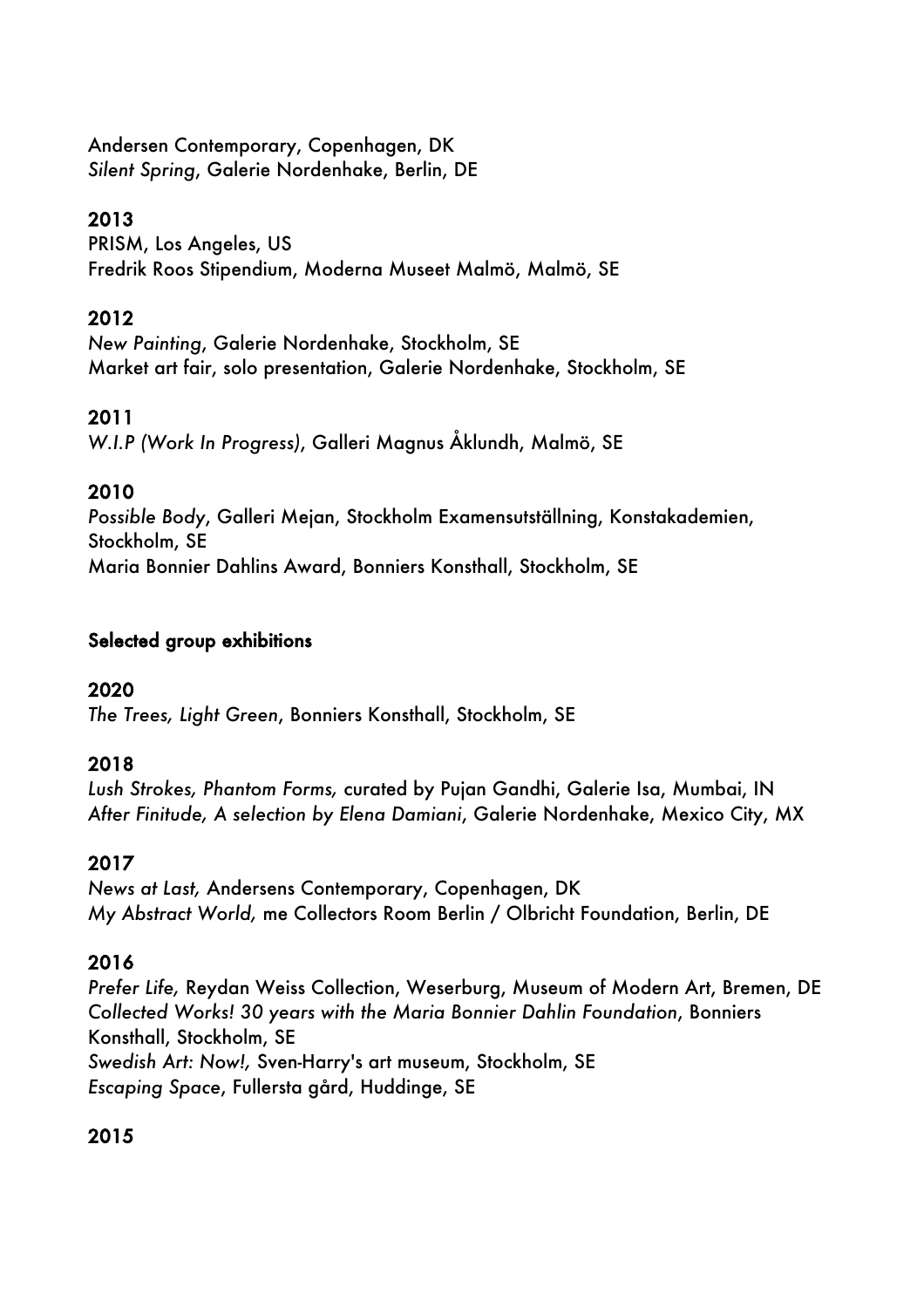*Den Monokroma Symfonin*, Artipelag, Värmdö, SE *Flowers for Poul*, Galleri Bo Bjergaard, Copenhagen, DK *Break Out!,* Frédéric de Goldschmidt Collection, Brussels, BE

## 2014

*Monocrime*, Albert Baronian Gallery, Brussels, BE *70th Anniversary Exhibition*, Gerlesborg School of Fine Art, Gerlesborg, SE

# 2013

*PAINT/IMAGE/BILD/FARBE*, Galerie Nordenhake, Berlin, DE

# 2011

*Yellow Color Pattern Danger*, Milliken Gallery, Stockholm, SE *The (silent) language of angels*, Dortmund Bodega, Oslo, NO *Avkoda Ekon*, Renseriet, Stockholm, SE

## 2010

*En Annan Väg*, Wanås Skulpturpark, Wanås, SE

## Grants and awards

2018

Åke Andrén Foundation's Art Grand

## 2015

The Swedish Art Grands Committee Working Grant

## 2013

Fredrik Roos Award

## 2012

Konstnärsnämndens Assistant Stipend Vera och Göran Agnekils stipendium

## 2010

Maria Bonnier Dahlins Award for Young Artists Ida Unmans Donation Fund Award

## 2009

Eva o Hugo Bergmans Fund Award

## 2003

Ida Unmans Donation Fund Award